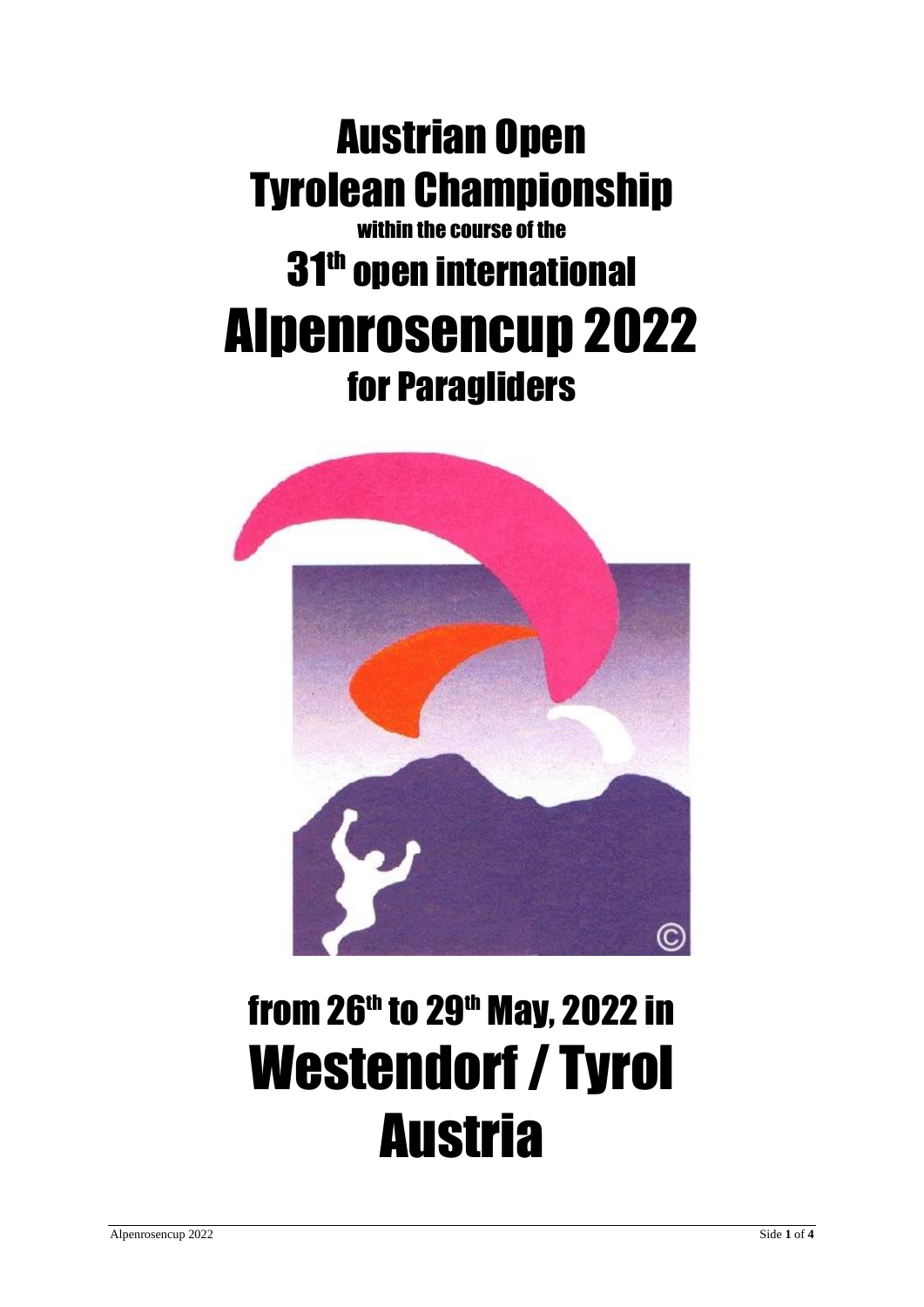#### **Organizer:**

Gleitschirmfliegerclub Westendorf (ZVR: 477907185), A-6363 Westendorf, Holzham 58, in the name of the Austrian Aero Club. Fon: +43 (681) 81866215, e-Mail: [info@gfc-westendorf.at](mailto:info@gfc-westendorf.at)

#### **Organisation:**

| <b>Competition Director:</b> | Helmuth Oberaigner            |
|------------------------------|-------------------------------|
| Vice Comp. Director:         | Leonhard Fohringer            |
| <b>Technical Delegate:</b>   | Andreas Steiner               |
| Start:                       | Daniel Lapper, Georg Erharter |
| Chairman of the Jury:        | Sebastian Kahn                |

#### **Empower to participate:**

In accordance to the rules based on Point A.5 of the Competition regularity from the Austrian Aero Club [http://www.paragleiter.org/?page\\_id=187](http://www.paragleiter.org/?page_id=187) in the current Constitution.

#### **Championship:**

Austrian National Championships and Tyrolean Championship 31<sup>th</sup> open international Alpenrosencup 2022 FAI Cat. II Event for Paraglider

#### **Classes:**

According the definition of the Austrian Paragliding League Overall Class (EN A – CCC) | Serial Class (EN A – D) | Sport Class (EN A – C) Women (EN  $A - CCC$ ) (if at least 5 women participating)

| Date:                    | 26.-29. May 2022 |
|--------------------------|------------------|
| <b>Replacement date:</b> | 7.-10 July 2022  |

#### **Flight Area:**

Start: Choralpe in Westendorf, 1.820m, above sea level Landing Place: Cable car "Alpenrosenbahn" Westendorf, 793m above sea level

#### **Competition Tasks:**

Amount of planed Tasks: 4 Number of valid Tasks: 2 Task Type: Depending on the weather, Polygon race, free distance race, race to goal, return race to goal or Triangular Course. The Task will be set directly before the start (Briefing - [compulsory](http://dict.leo.org/ende?lp=ende&p=thMx..&search=compulsory) [attendance\)](http://dict.leo.org/ende?lp=ende&p=thMx..&search=attendance) from the Task Committee.

#### **Participation requirements:**

- Valid internationally recognized paragliding license with cross-country permit and valid FAI Sporting license.
- Certified and checked glider with valid liability insurance for Austria ( $\epsilon$  1.500.000,-). Glider must also conform to rules of Austrian Paragliding League and have a valid seal of approval.
- Certified Helmet, Harness, rescue parachute and back protector are mandatory!
- Rescue cost insurance and Accident insurance are strongly advised!
- Participation to briefings is mandatory!
- FAI Anti-Doping rules must be observed! Doping controls may be made unannounced.
- All Pilots accept the "official event notification" of the Provincial Government of Tyrol and the Provincial Government of Salzburg in full note.
- The documentation of the competition flights is done exclusively by GPS. All Pilots are self-responsible that their GPS is readable (special Data Cables you must bring at your own).
- Pilots who do not care about the directives of the organizer or endanger themselves or other Pilots or properties will be disqualified without warning.
- CIVL ID is required for registration.
- The FAI Conditions of Participation and COVID19 regulations valid at the time of the competition apply.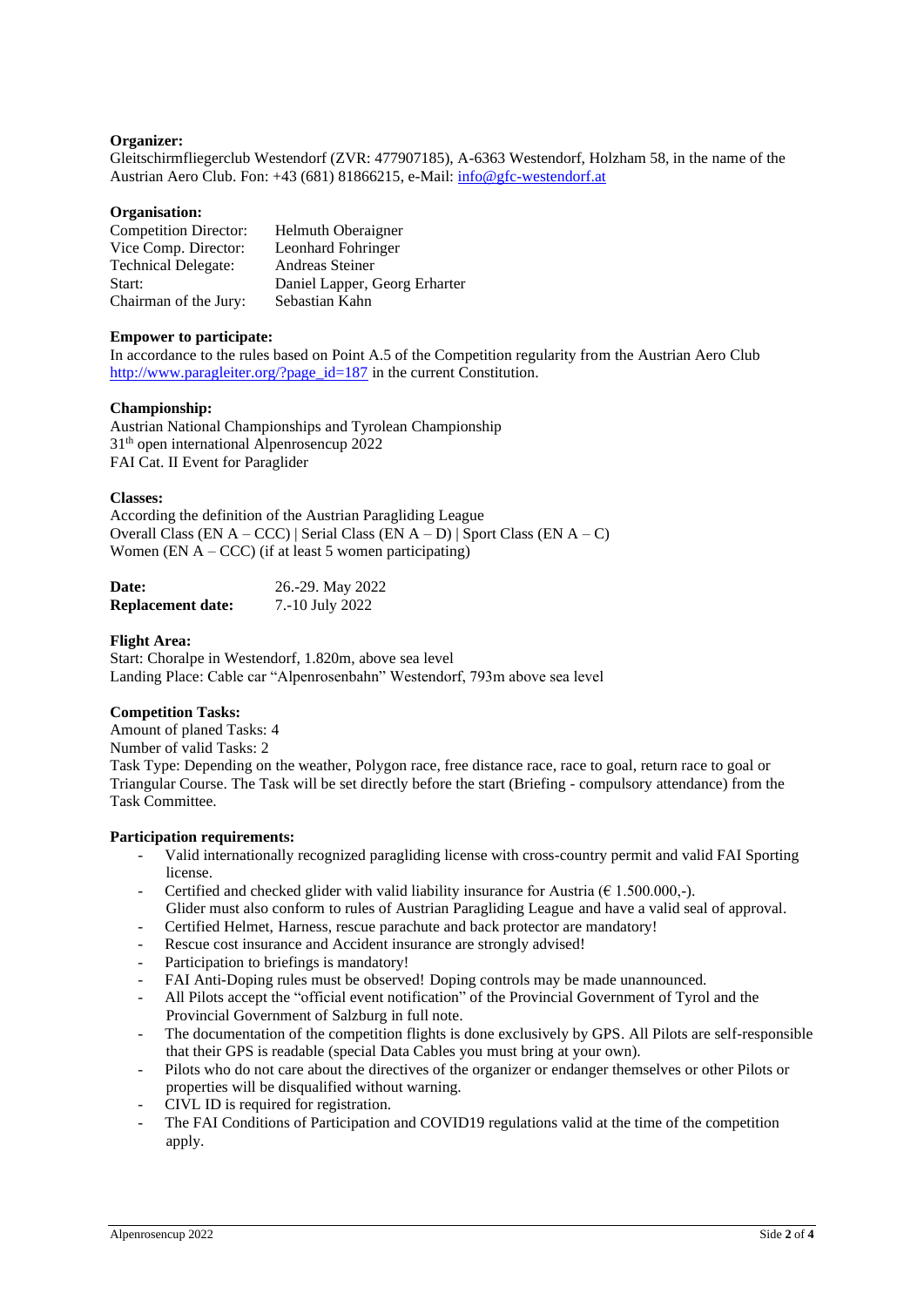#### **Liability:**

- Participation in the competition including transfers, retrieve and general program is at your own risk!
- The organizer as well as the landowner / holder of the take-off and landing sites assume no liability towards the pilots or third parties.

#### **Registration:**

Registration is online on LiveTrack24. <https://www.livetrack24.com/events/ARC2022/de> **To confirm the registration the payment of the full entry fee is required.** Bank details will be communicated by email after the selection on May 4th, 2022.

#### **Closing Date:**

Wednesday, May 4, 2022, 12:00 p.m

#### **Late Registration:**

If there are free starting places, late registration is possible on 26th May between 8:00 and 9:00 a.m. at Check-In-Desk, Cable car Station, Alpenrosenbahn Westendorf.

#### **Number of participants:**

The number of participants is limited to max. **150 pilots**

80 starting places are reserved for pilots with Austrian sports license.

70 starting places are assigned to pilots of further nations.

The organizer reserves the right to allocate 10 starting places as wildcard places

#### **Selection:**

If the maximum number of participants is reached by May 4th, 2022, a Selection will follow according to WPRS (World Pilot Ranking System of the FAI) as of May 1st, 2022.

If the maximum number of participants is not reached by May 4th, 2022, the selection is done according to the motto "First Come, First Serve" for all Nations.

#### **Entry Fee:**

Overall Class, Serial Class: Including Lift Ticket € 120,- Sport Class: Including Lift Ticket  $\in$  90.-

- To be Paid by bank transfer after registration and selection. Bank details will be communicated by email.
- In Case of late Registration cash at the Check-In-Desk at the Cablecar-Station "Alpenrosenbahn"
- The entry fee remains valid for the replacement date.

#### **Refund:**

- In the event of a complete cancellation, the entry fee will be refunded minus a processing fee of  $\epsilon$  10,--
- If an entire day of competition is canceled before the organizer has incurred any costs,  $\epsilon$ 15 will be refunded to the pilots present on site after the award ceremony.
- There will be no reimbursement if the competition is carried out (e.g. non-appearance of pilots, cancellation of individual tasks).

#### **Cancelling:**

The decision on a cancellation will be announced at the earliest possible time. Latest on Wednesday 25.05.2022 at 12 o'clock at our WEB site [www.gfc-westendorf.at](http://www.gfc-westendorf.at/) and a[t www.livetrack24.com.](http://www.livetrack24.com/)

#### **Protest:**

Protests must always be submitted in writing.

- Complaint in written form free of cost within 30 min. after display of unofficial results.

Protest in written form and payment of protest fee within 30 min. after display of official results. Protest Fee:  $\epsilon$  50.-.

Protest to the ONF  $\epsilon$  100,- (according the Conpetition regularity from the Austrian Aero Club)